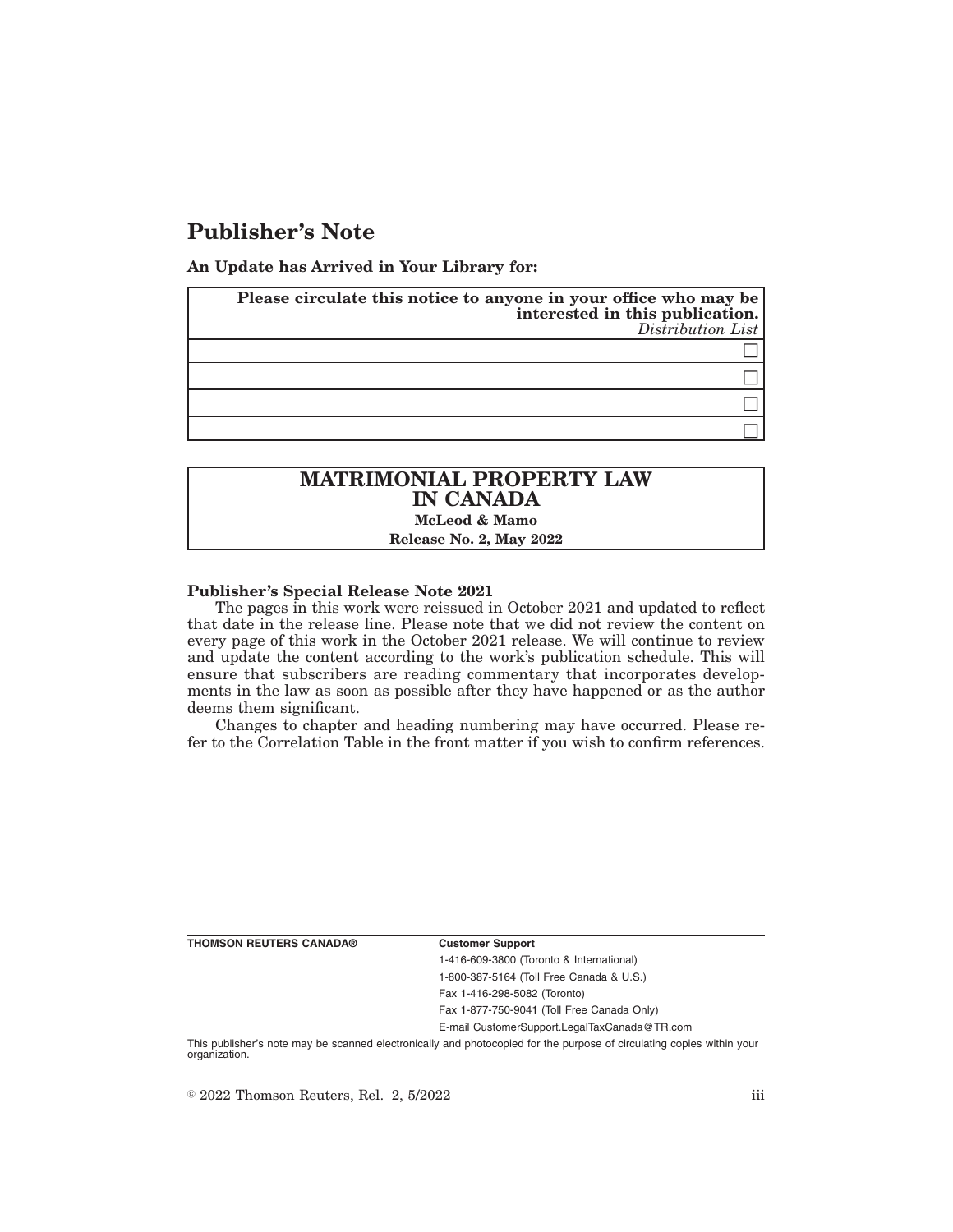This unique work delivers both a thorough introduction to matrimonial property law and a detailed examination of the specific issues arising in every province which practitioners must be familiar with. This resource discusses: unequal divisions of property, excluded property, the valuation of the various kinds of property including pensions and the specific legislation and case law pertinent to each jurisdiction.

### **What's New in this Update:**

This release features updates to Chapter 1 Introduction, Chapter 9-S Prince Edward Island and the Selected Legal Literature appendix.

### **Highlights**

**Prince Edward Island — Deductions from Net Family Property — Net Value on Date of Marriage of Property Brought into Marriage —** In *T.L.J. v. D.D.J.*, the parties started dating in 2005, married in 2008, and separated in 2014. The parties moved into the home co-owned by wife and her parents. Wife initially held title to the home, but her parents provided a \$20,000 contribution, and ultimately was deeded to wife, her mother, and her father in 1997. In addition to financial contribution to the purchase of the property, wife's parents both provided labour in the construction of the home. Husband had believed that wife was the sole owner of the home, and during the marriage had contributed \$21,500 towards the cost of a renovation to the home. Husband also contributed to household expenses. He was unaware of any contributions made by wife's parents. During the marriage wife generally took care of inside chores and husband took care of outside chores. Husband submitted that 100% of the value of the home should be listed in wife's assets on the basis of the law of resulting trust. Given the financial and labour contributions of wife's parents to the purchase and construction of the home, the argument of a resulting trust was rejected, and only one-third of the value of the home would be reflected in wife's assets, with husband entitled to equalization of half of that amount: *T.L.J. v. D.D.J.*, 2019 PESC 29 (P.E.I. S.C.).

**Prince Edward Island — Costs — Generally —** In *Dykeman v. MacVarish*, wife brought a motion seeking various forms of relief primarily related to sale of the family home, including a request for interim exclusive possession, sale, and pre-sale repairs of the family home. The grounds asserted for entitlement to relief in the notice of motion related entirely to equalization of property issues and ancillary matters. Based upon the notice of motion, supporting materials, and arguments presented here, it was not appropriate to adjudicate the question of entitlement to the bulk of the relief sought. However, one of the items sought was an order for husband to deliver a sworn statement of property. Husband failed to provide his statement of property until faced with wife's motion. A sworn document purporting to fulfil that requirement was filed with husband's motion materials. Costs on the motion were at issue. In exercising discretion in respect of costs, husband's general success on the majority of the issues was relevant, but of note was the fact that husband had failed to file his statement of property until faced with the motion. While it may be unlikely that, as a standalone issue, wife would have brought a motion for the statement of property, husband's delinquency in providing financial disclosure could not be